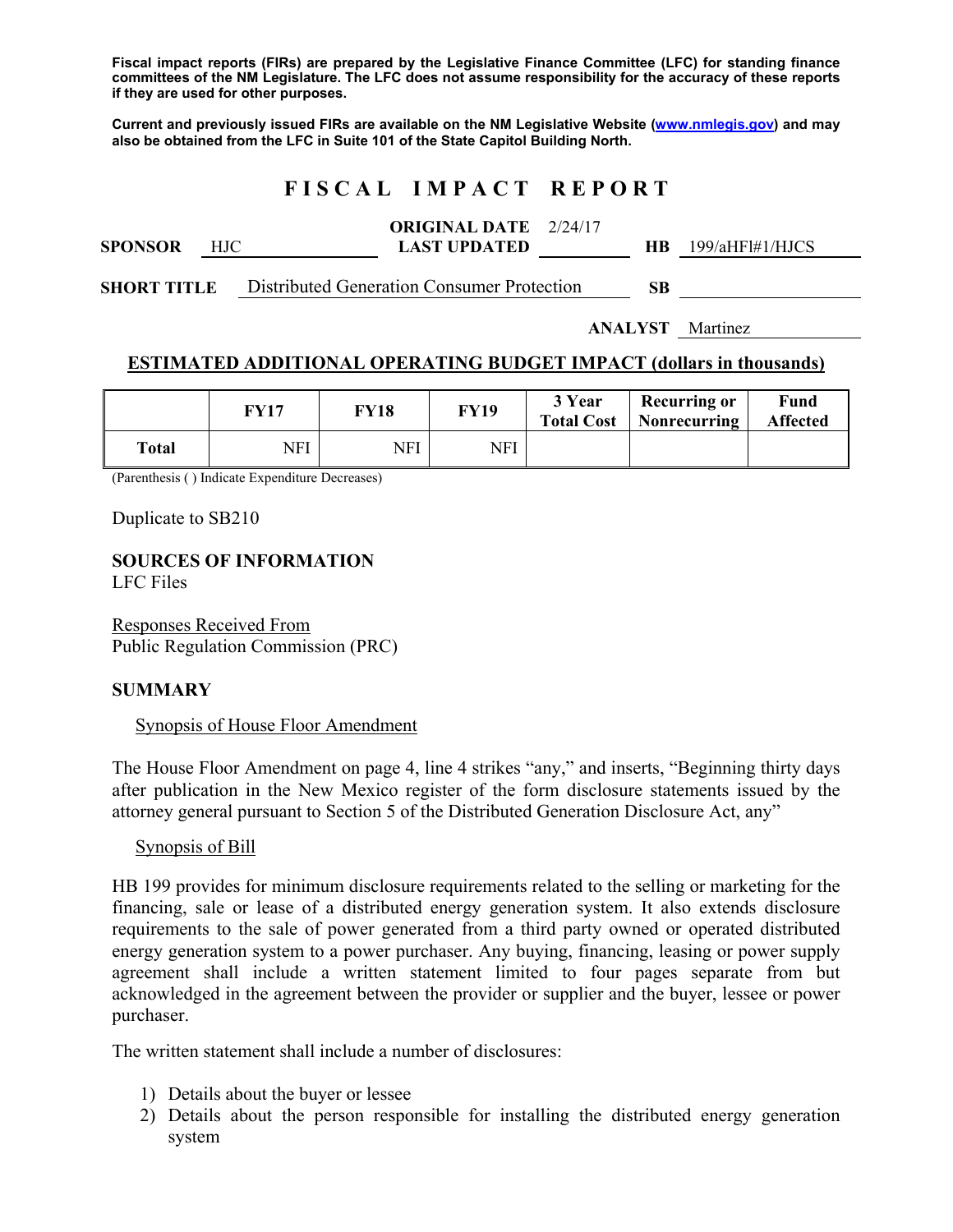#### **House Bill 199/aHFl#1/HJCS – Page 2**

- 3) Details about the distributed energy generation system maintenance provider if different that person installing
- 4) Notification of the right of the buyer or lessee to rescind within three days
- 5) Details about the renewable energy generation system and its expected energy generation
- 6) Description of performance guarantees
- 7) Purchase price of distributed energy generation system, projected lease or power purchase payments
- 8) Description of any one-time or recurring fees including the circumstances triggering them
- 9) Financing or leasing details including number and frequency of payments, payment amount, due dates and applicable annual percentage rate
- 10) Identification of any federal and state tax incentive used by seller or marketer to determine the price
- 11) Description of ownership and transferability of tax credits, rebates, incentives or renewable energy credits
- 12) A list of tax obligations that the buyer may be required to pay or incur as a result of the contract's provisions, including; the cost of any business personal property taxes assessed, gross receipts taxes for any equipment purchased and services rendered, obligations of the power purchaser or lessee to transfer tax credits or tax incentives, in the event of a commercial installation- a change in assessed property taxes in the event of a purchase of a distributed energy generation system
- 13) Description of ownership and transferability of warranty or maintenance obligations
- 14) Restrictions on the buyer or lessee to modify or transfer ownership of the distributed energy generation system including option available in the event of the sale of the property to which the system is affixed or the death of the buyer or lessee
- 15) Description of all options available to the buyer or lessee in connection with the continuation, termination or transfer of the agreement between the buyer or lessee and the seller or marketer in the event of the transfer of the real property to which the distributed energy is affixed
- 16) Description of the assumptions used for any savings estimates
- 17) Description that such savings estimate can change due to uncertain future utility rates or unknown future federal or state incentives
- 18) Disclosure notifying the buyer or the lessee of transferability of any warranty obligations to subsequent buyers or lessee and
- 19) Notification of the information about interconnection requirements established by the Public Regulation Commission or the local utility.

The above disclosure requirements shall be deemed met with a form disclosure statement to be developed by the New Mexico Attorney General.

The bill also requires the seller or marketer to provide proof, within thirty days, about obtaining all required permits and inspector approvals for the installation or modification of the distributed energy generation system. All financial and energy savings claims must be explicitly supported with the underlying assumptions and calculations. Any use of historical data must be presented with the stipulation that it is not necessarily representative of future results.

The bill states that the act does not apply to third-party financial institutions that enter into an agreement for the financing of a distributed energy generation system.